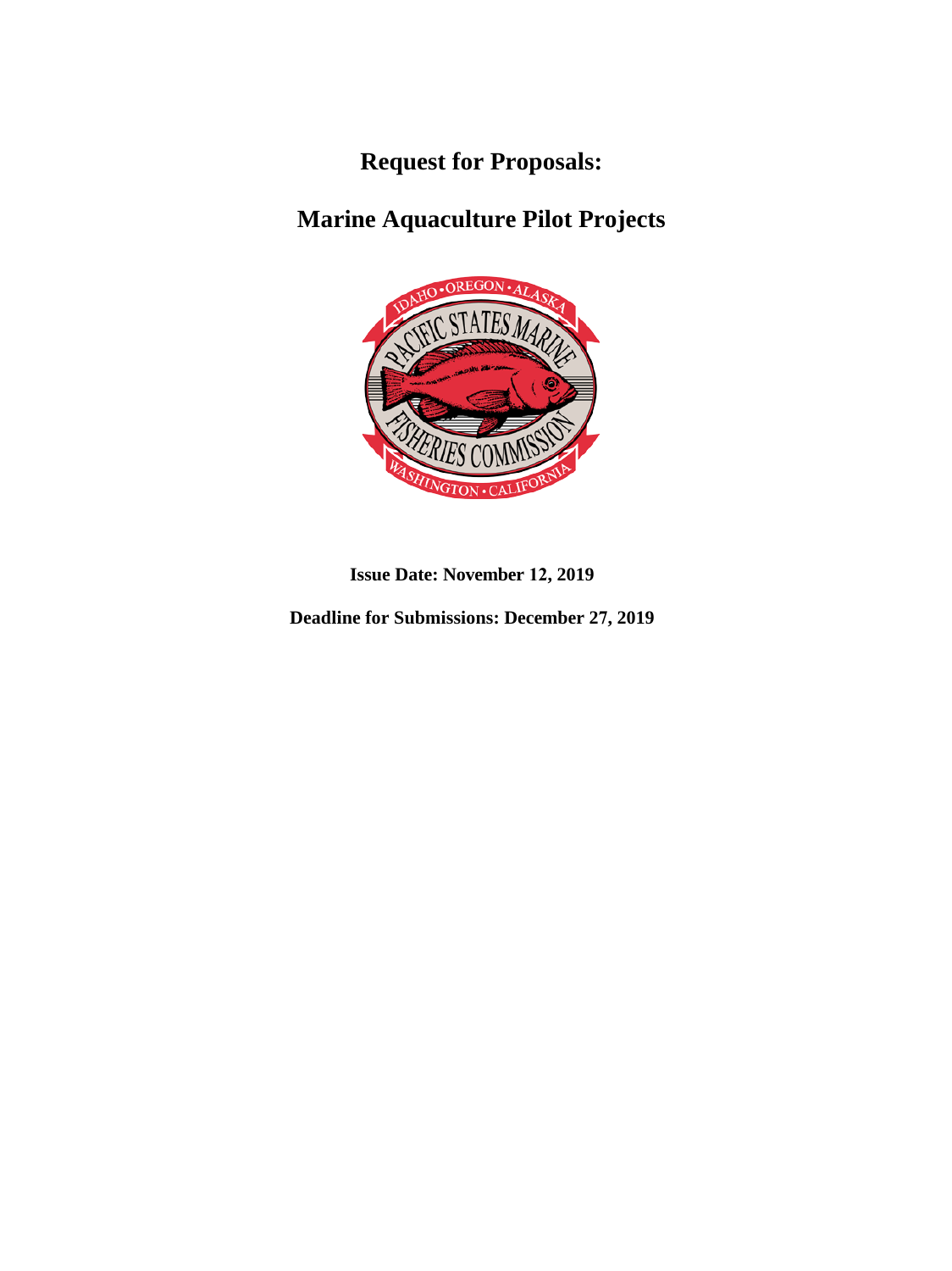## **Proposal Schedule**

| November 12, 2019:                            | Request for Proposal (RFP) issued and distributed                                                                                                                                                                                |
|-----------------------------------------------|----------------------------------------------------------------------------------------------------------------------------------------------------------------------------------------------------------------------------------|
|                                               | November 29, 2019: Deadline for written questions regarding this RFP<br>Please email questions to Michael Arredondo at<br>marredondo@psmfc.org                                                                                   |
| December 6, 2019:                             | Q&A document, including the answer to the written questions posted on<br>the PSMFC website at: http://www.psmfc.org/procurements                                                                                                 |
| December 27, 2019:                            | Deadline for submission of proposals<br>Proposals must be submitted by e-mail to: marredondo@psmfc.org<br>Subject line for submissions: Marine Aquaculture Pilot Projects<br>Faxed and hard copy proposals will not be accepted. |
| January 2 - February 6, 2020: Proposal review |                                                                                                                                                                                                                                  |
| February 12, 2019:                            | Project finalist selected                                                                                                                                                                                                        |
| April 15, 2020 –<br>June 30, 2021:            | <b>Anticipated Project Period</b>                                                                                                                                                                                                |

## **Funding Opportunity Description**

### **Summary**

The Pacific States Marine Fisheries Commission (PSMFC), in cooperation and funding from the NOAA Fisheries Office of Aquaculture, will be issuing approximately **\$690,000** in grants to fund marine aquaculture pilot projects focusing on sustainable aquatic farming techniques and regional business practices to grow U.S. domestic seafood.

## **Background**

Over 85% of seafood consumed in the United States is imported and, of that amount, it has been estimated that more than half is from overseas aquaculture. The United States ranks only seventeenth in the world in aquaculture production despite possessing the largest exclusive economic zone in the world.

To address the major lost opportunity for job creation in coastal communities and to encourage the development of a domestic seafood supply, the three interstate marine fisheries commissions, with funding from NOAA fisheries, is seeking proposals to conduct regional pilot programs for partnerships between the seafood industry and community partners. The goal of these pilot programs will be to develop, validate and deploy economically and environmentally sustainable aquatic farming techniques and regional business practices to grow U.S. domestic seafood production. To maximize the impact of these pilot grants, we are giving priority consideration to promising but less commercially developed technologies, such as those targeting shellfish, seaweed, and other relative newcomers to the domestic aquaculture industry.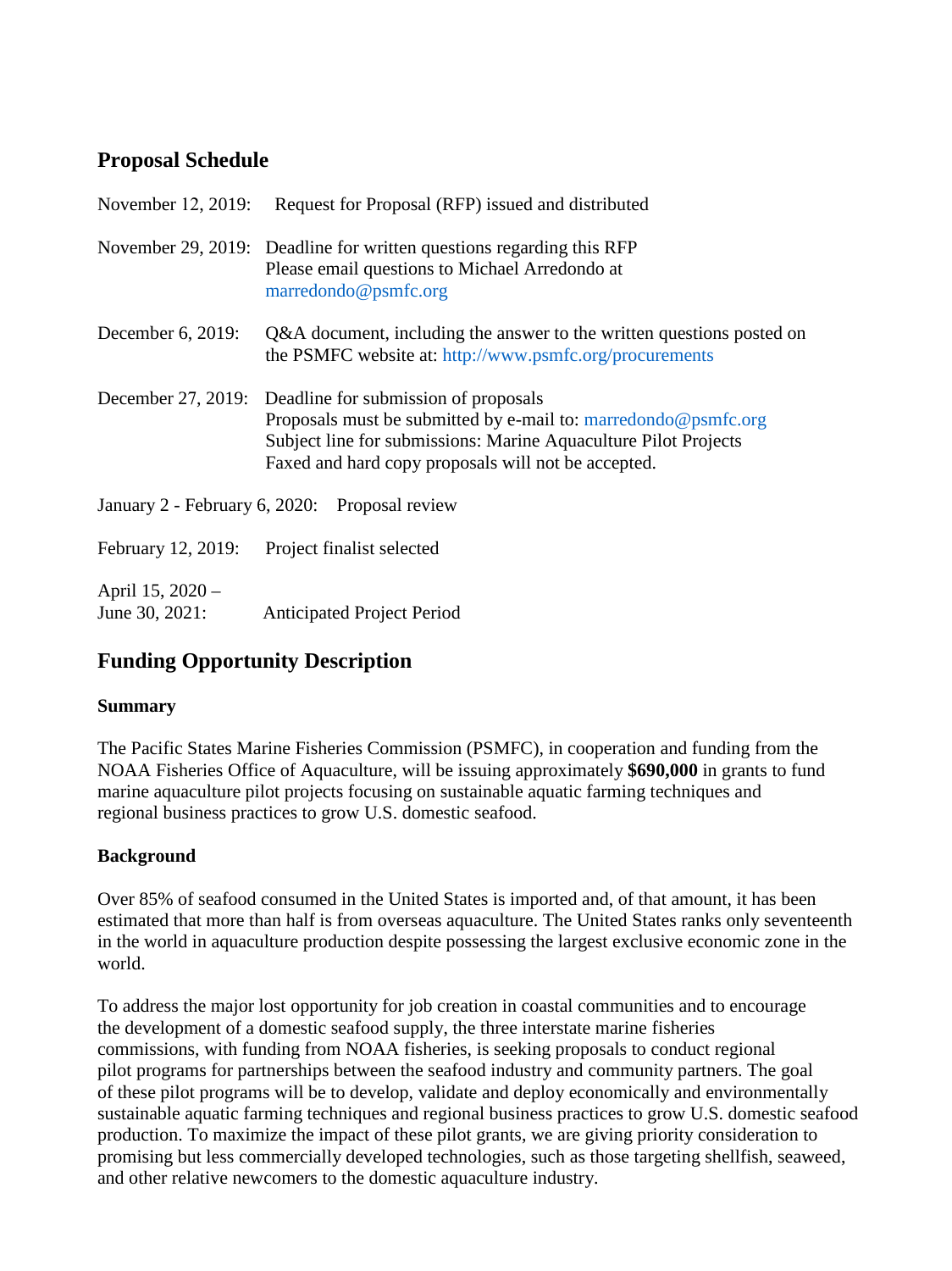#### **Scope of Work**

The geographic scope of the proposed projects is for the U.S. West Coast states of Alaska, California, Oregon and Washington, as well as Hawaii and U. S. Pacific Islands. The primary location of the proposed projects must be in the marine waters/estuarine environment.

Some examples of the types of pilot projects to advance the potential development and implementation of developing, validating and deploying economically and environmentally sustainable aquatic farming techniques and regional business practices to grow U. S. domestic seafood production are as follows:

- 1. Planning work for programmatic permitting development
- 2. Seaweed, sea cucumber, fish and shellfish (**other than oyster**) farming

3. Farming of shellfish species new to aquaculture in the region such as native clams, purple hinge rock scallop, seaweeds, etc.

4. Food safety certification of seafood farmed in federal waters

5. Genetic selection and work for shellfish (**other than oyster**) related to adaptation/mitigation of ocean acidification

The Pacific States Marine Fisheries Commission (PSMFC) will be issuing \$690,000 in grants to qualified projects. Individual proposals should not exceed \$125,000 or be less than \$50,000. We anticipate funding approximately 6-8 projects.

## **Eligible Applicants**

Researchers at U.S. academic institutions, research laboratories, for-profit companies/firms, nonprofits, and state agencies are all eligible. Proposals from foreign entities are not eligible. Proposals involving multiple investigators are welcome. Any U.S. federal government agencies, including Regional Fishery Management Councils are not eligible to receive funding through this solicitation.

### **Application and Submission Information**

#### **Content and Form of Application**

Proposal format must be in at least a **12-point font.** Brevity will assist reviewers and program staff in dealing effectively with proposals. Tables and visual materials, including charts, graphs, maps, photographs and other pictorial presentations are included in the **3-page proposal limit.** Data management plans and/or access agreements as well as budgets and justifications, project summary, and previous, current and pending support sections do not count towards the page limit. Appendices may include information such as resumes and/or letters of endorsement.

Additional informational material will be disregarded.

Proposals must include the following information in the format outlined below.

- a. Project summary (1-page limit):
	- (1) Organization title.
	- (2) Principal Investigator(s) (PI).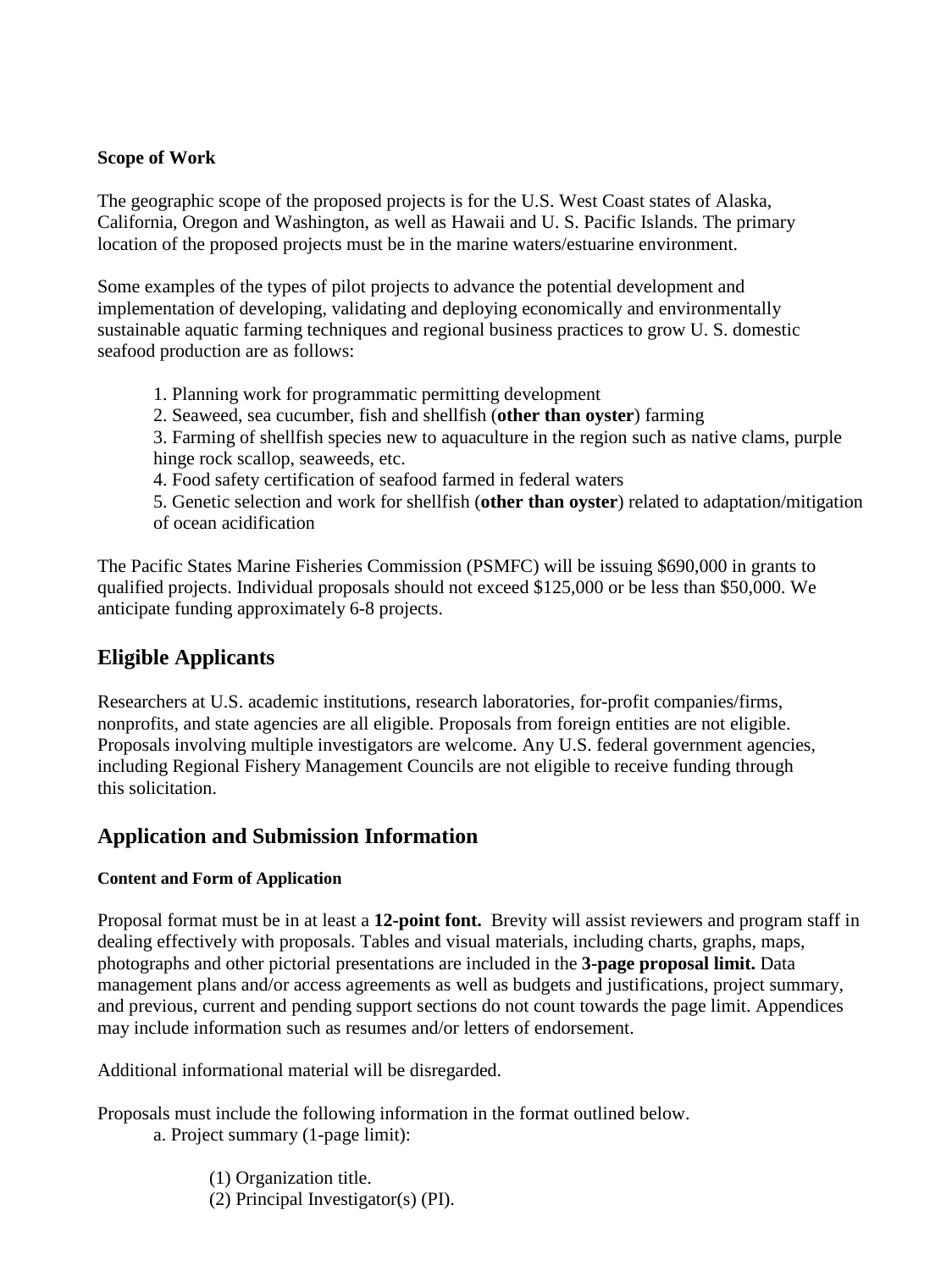- (3) Address, telephone number, and email address of Principal Investigator(s).
- (4) Project title.
- (5) Project objectives for the project period.
- (6) Summary of work to be performed within the project period.
- (7) Budget Information
	- Total funds requested from PSMFC;
	- Current and pending support (if applicable)
	- Cost sharing to be provided to this project, if any (not required). Specify whether contributions are cash or in kind;
	- Total project cost.

b. **Project description (3 page limit):** Each project must be completely and accurately described. The main body of the proposal should be a clear statement of the work to be undertaken and should include: specific objectives and performance measures for the period of the proposed work and the expected significance; relation to longer-term goals of the project; and relation to other work planned, anticipated, or underway.

**c. Project Budget:** You must include in the proposal a detailed narrative for each category providing an explanation and/or process for how the funds will be used and/or allocated. Describe and justify the budget for each organization or agency requesting funding in this proposal using the mandatory budget categories listed below.

• **Personnel (including Fringe Benefits):** Include the salary detail for all employees assigned to this project. Explain the duties for each individual identified by name and position. State the time commitments such as hours and percent of time for each position. List the total charges for each person. Provide detail on all fringe benefits in correlation to the employee's hourly wage and the number of hours to be worked in association with the proposed project. Identify what types of fringe benefits are being covered. Describe the total charges for each person listed along with an explanation of how the charges were calculated.

• **Travel:** These costs include lodging, airfare, per diem, ground transportation and other directly-related expenses incurred while traveling for the purpose of the proposed project. Include each traveler's name, dates of travel, purpose of travel, destination, and itemized costs to include lodging, airfare, per diem, ground transportation, etc. Identify why the requested travel is directly relevant to the successful completion of the project. If there are any actual trip details that remain unknown, please explain what the basis for the proposed travel charges.

• **Contractual:** Include all expenditures associated with contractually-related activities that are directly associated with the proposed project. List each contract as a separate item. Describe the applicability to the project for each contract to be acquired.

• **Supplies:** Include a description of all equipment that individually costs under \$5,000 and miscellaneous supplies and materials that are required for the purpose of the proposed project. Itemize supplies by type of material or nature of expense. Identify how the proposed supplies are necessary for the successful completion of the project.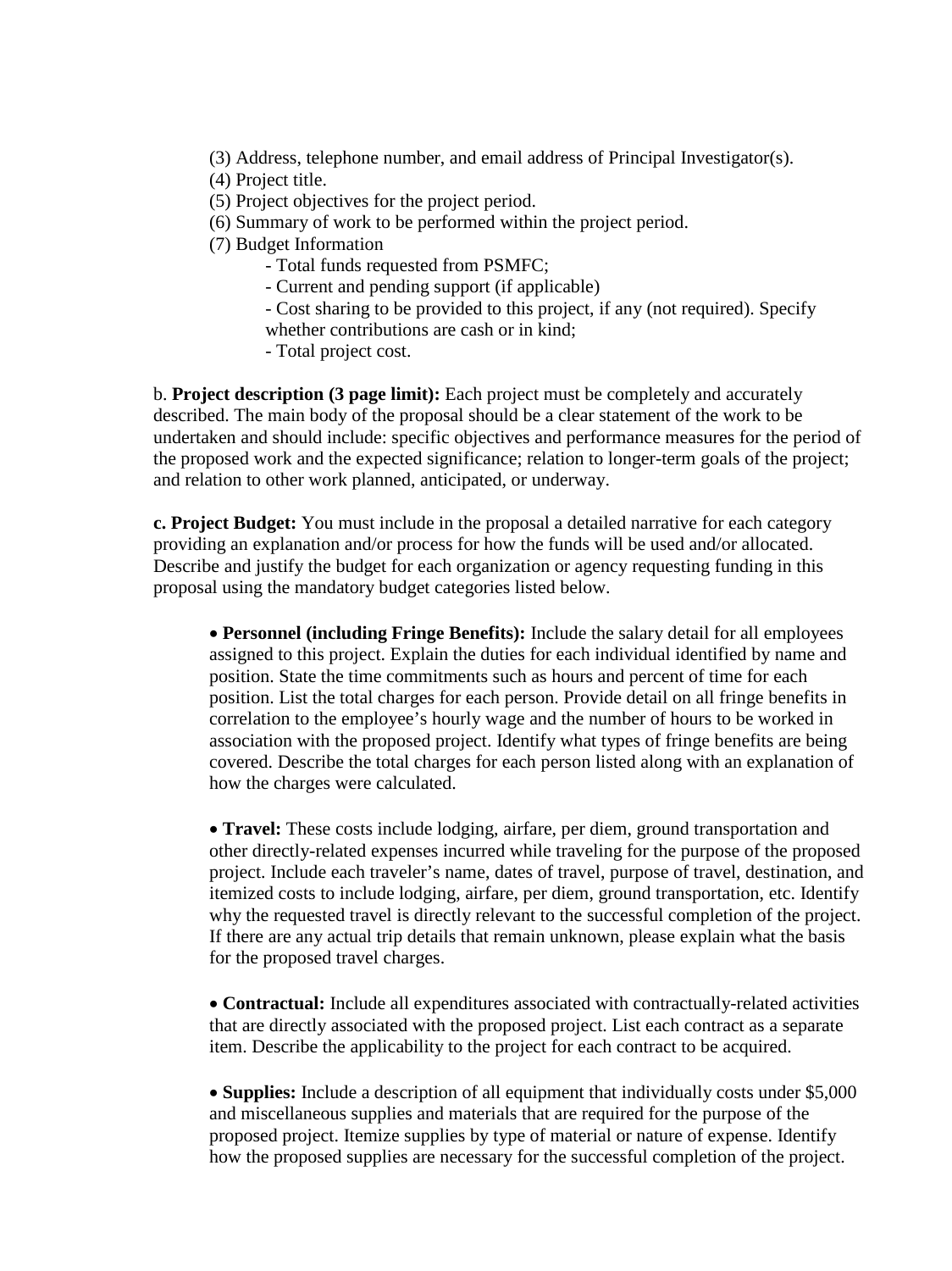• **Equipment:** Include items that individually cost more than \$5,000. For any items of equipment whose costs exceed \$5,000, a description of the item and associated costs is required. List each item of equipment being requested. For each item of equipment, please identify the number of units, cost per unit and total cost specified. Explain why each item of equipment is necessary for the successful completion of the project.

• **Indirect Costs:** These are costs incurred by the investigating organization as a result of administering the proposed project but not directly associated with project implementation. Indirect costs generally include space rental, utilities, postage, data processing, training, safety management, affirmative action programs, administrative support, and supervisory oversight. **NOTE:** All proposals must include copy of the approved negotiated indirect cost rate document or similar verifying your indirect rate as part of your proposal package. Our intent is that institutions undertaking research apply funds to expenses directly related to the project, and have the ability to complete the project with low indirect cost rates.

### **Instructions, Conditions and Notices to Proposers**

1. Questions regarding this RFP shall be submitted in writing no later than **November 29, 2019** to:

Michael Arredondo 205 SE Spokane Street, Suite 100 Portland, OR 97202 Email: marredondo@psmfc.org Phone: (503) 595 - 3100 Fax: (503) 595 – 3444

• **[Note:** For reference, see previous marine aquaculture solicitations questions and answers. They can be found at [2018 Aquaculture Pilot](http://www.psmfc.org/wp-content/uploads/2017/12/Aquaculture-Pilot-Projects-QA-Final-1-12-18-corrected.pdf) [Projects Q&A](http://www.psmfc.org/wp-content/uploads/2017/12/Aquaculture-Pilot-Projects-QA-Final-1-12-18-corrected.pdf) and [2019 Aquaculture Pilot Projects Q&A](http://www.psmfc.org/wp-content/uploads/2019/02/PSMFC-Aquaculture-RFP-QA-3-29-19.pdf)

The answers to the written questions will be posted on PSMFC's website by **December 6, 2019** 

2. Amendments to the Solicitation

If this solicitation is amended, all terms and conditions that are not amended remain unchanged. Proposers shall acknowledge receipt of any amendment to this solicitation in Proposer's cover letter.

3. Submission, Modification Revision and Withdrawal of Proposals

a. The deadline for proposals is **December 27, 2019:** Attn: Michael Arredondo 205 SE Spokane Street, Suite 100 Portland, OR 97202 Email: marredondo@psmfc.org Phone: (503) 595 – 3100 Fax: (503) 595 – 3444

b. PSMFC reserves the right to consult with and to consider information from its own sources, including information from state and federal agencies regarding the proposer's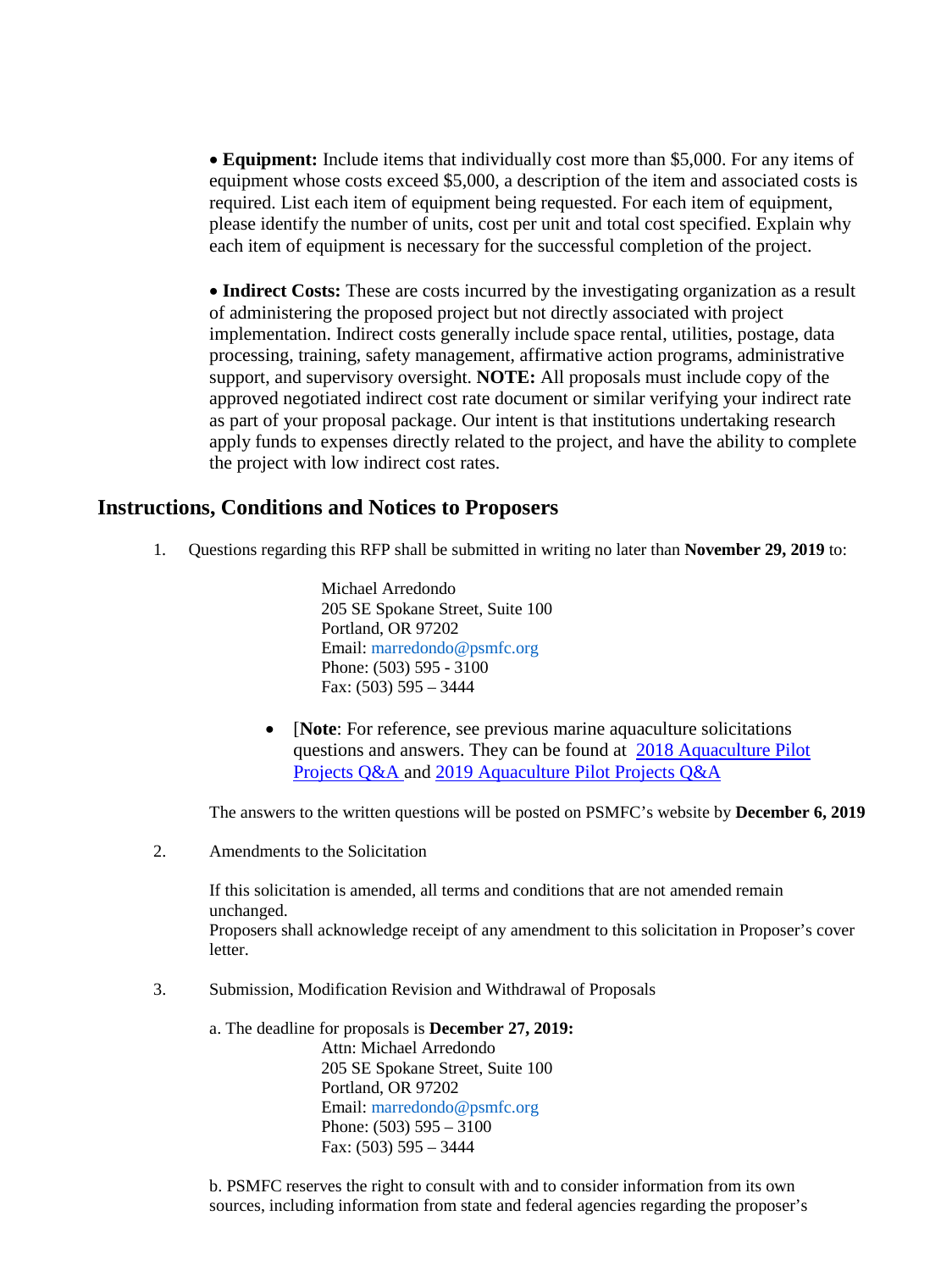prior performance or the status of outstanding investigations or warrants involving the proposer.

#### c. Late proposals

i. Any proposal, modification, or revision at the PSMFC office designated in the solicitation after the exact time specified for receipt to offers is "late" and will not be considered unless it is received before award is made, the PSMFC Fiscal Manager determines that accepting the late offer would not unduly delay the acquisition; and

ii. There is acceptable evidence to establish that it was received at the PSMFC installation designation for receipt of offers and was under the PSMFC's control prior to the time set for receipt to offers; or

iii. It is the only proposal received.

iv. However, a late modification of an otherwise successful proposal that makes its terms more favorable to the PSMFC, will be considered at any time it is received and may be accepted.

v. Acceptable evidence to establish time of receipt at the PSMFC installation includes the time/date stamp of that installation on the proposal wrapper, other documentary evidence of receipt maintained by the installation, or oral testimony or statements of PSMFC personnel.

d. If an emergency or unanticipated event interrupts normal PSMFC processes so that proposals cannot be received at the office designated for receipt of proposals by the exact time specified in the solicitation, and urgent PSMFC requirements preclude amendment of the solicitation, the time specified for receipt of proposals will be deemed to be extended to the same time of day specified in the solicitation on the first work day on which normal PSMFC processes resume.

e. Proposals may be withdrawn by written notice received at any time before award. Proposals may be withdrawn in person by an offer or an authorized representative, if the identity of the person requesting withdrawal is established and the person signs a receipt for the proposal before award.

f. Proposers shall submit proposals in response to this solicitation in English and in U.S. dollars.

g. Proposers may submit modifications to their proposals at any time before the solicitation closing date and time, and may submit modifications in response to an amendment, or to correct a mistake at any time before award.

h. Proposers may submit revised proposals only if requested or allowed by PSMFC.

i. Proposals may be withdrawn at any time before award. Withdrawals are effective upon receipt of notice by the Fiscal Manager.

j. Each Proposal must state that it is a firm offer which may be accepted within a period of ninety (90) days. Although the contract is expected to be awarded prior to that time, the ninety day period is requested in order to allow for unforeseeable delays.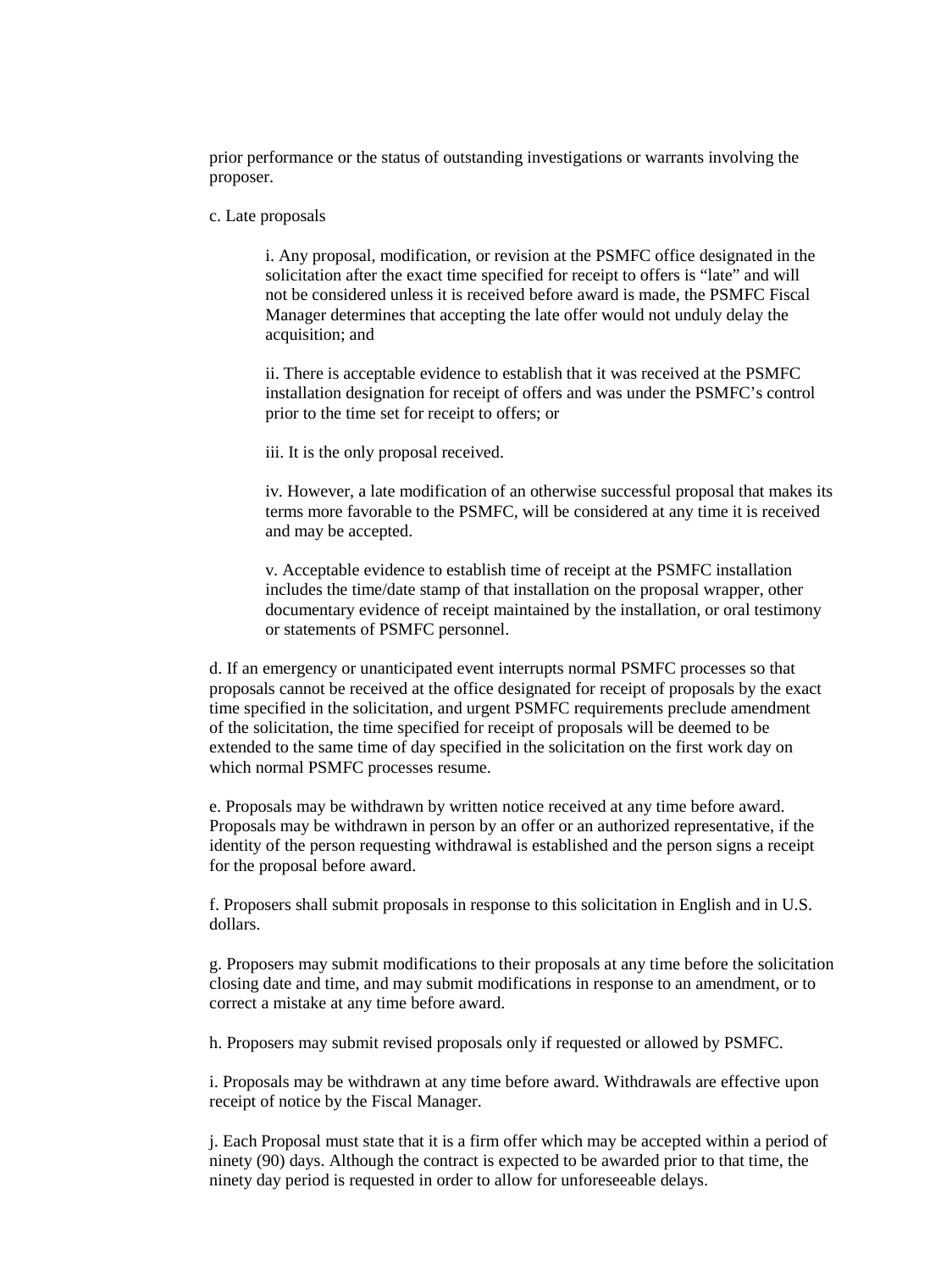k. Proposer shall submit the name, address, and telephone number of the person(s) with the authority to bind the firm, as well as to answer questions or provide clarification concerning the firm's proposal.

l. PSMFC is not liable for any costs incurred by vendors/contractors in developing or submitting their response to this RFP.

#### **Proposal Evaluation**

1. All proposals received in accordance with these RFP instructions will be evaluated to determine if they are complete and meet the requirements specified in this RFP.

2. All proposals received in accordance with these RFP instructions will be reviewed, analyzed, evaluated and scored in accordance with the criteria described below. If needed, additional information may be requested from one or more proposers.

3. Request for additional information. During the evaluation period, PSMFC may request additional information in order to fairly evaluate a proposer's offer. If such information is required, the proposer will be notified in writing (or by email) and will be permitted a reasonable period of time to respond.

4. Evaluation Criteria. By use of numerical and narrative scoring techniques, proposals will be evaluated by PSMFC against the factors specified below. The relative weights of the criteria –based on a 100 point scale – are shown in parentheses. The evaluation criteria are:

a. Qualifications, experience, references, and ability to address research program priorities (30 points);

b. Work Plan/Technical Approach (40 points);

c. Cost/Project Budget (30 points)

#### **D. Conflict of Interest**

A conflict of interest exists when financial interests or other opportunities for tangible personal or professional benefit could influence or appear to influence the professional judgment of a member of the Proposal Review Committee. Improper influence could be used to not only advance one's own research program, but also to unfairly promote a family member's, colleague's or former student's program. Thus, care must be exercised to avoid a conflict of interest during the proposal review process and the discussion of past, current or proposed research. A conflict of interest also exists when circumstances simply have the appearance of compromising the profession judgement of a member of the Proposal Review Committee. It is the policy of PSMFC that conflicts of interest or the appearance of conflicts of interest shall be avoided wherever possible and disclosed and minimized in situations where interests cannot be reasonable separated. Whenever a conflict of interest arises during discussions of the Proposal Review Committee, the member in question shall disclose the possible conflict and excuse themselves from the discussion.

#### **E. Grant Award**

1. All qualified proposals will be evaluated and awards will be made to those proposed projects